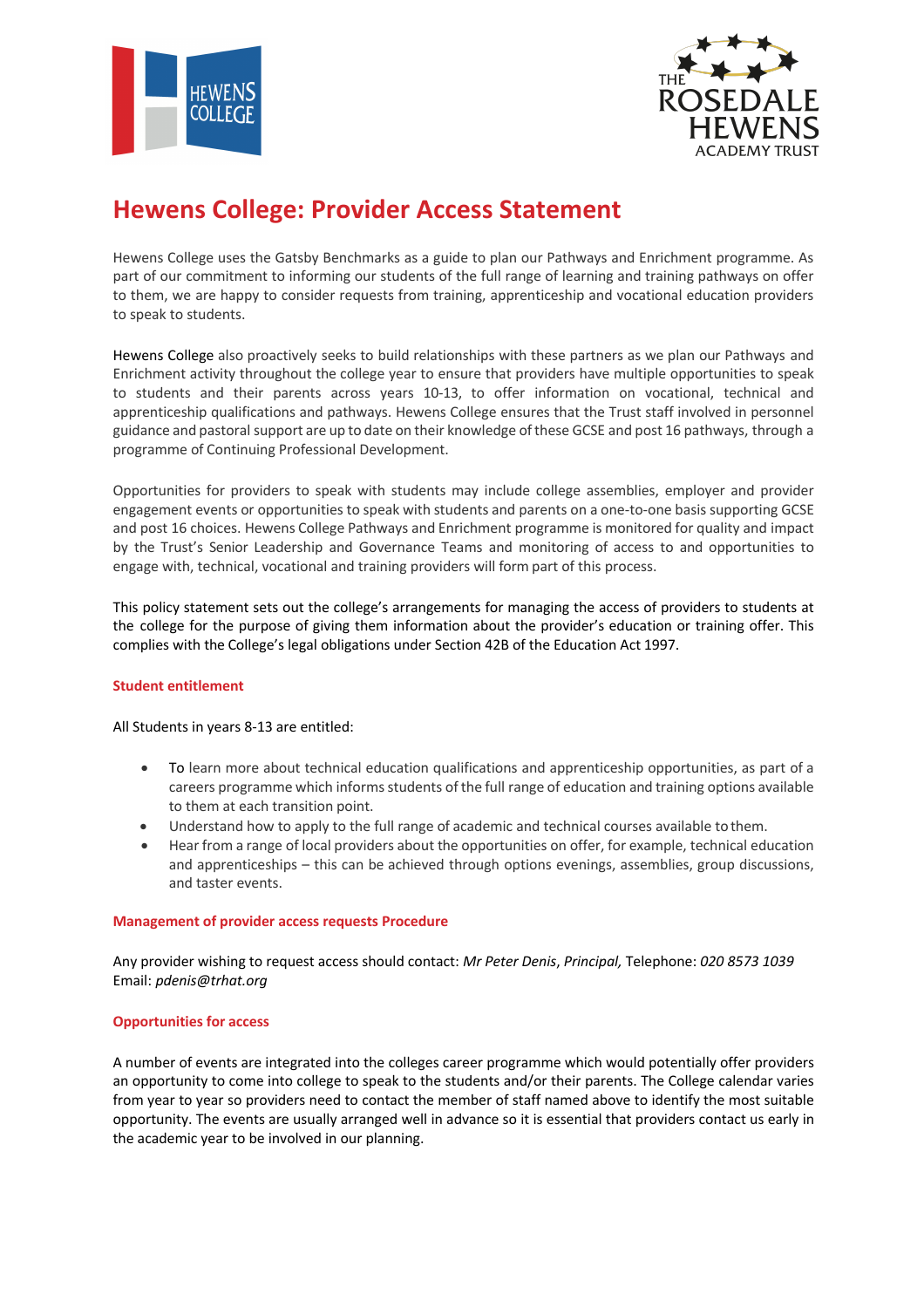



Access to students and/or parents will be granted on the understanding that information and guidance offered by providers is related to technical courses and apprenticeship opportunities only. Providers will be expected to meet the college's safeguarding requirements which can be found in the Safeguarding policy which is accessible on the college website: http://www.hewenscollege.co.uk

|         | <b>Autumn Term</b>                                                                                          | <b>Spring Term</b>                                                                    | <b>Summer Term</b>                                                                               |
|---------|-------------------------------------------------------------------------------------------------------------|---------------------------------------------------------------------------------------|--------------------------------------------------------------------------------------------------|
| Year 10 | Life Skills - work experience<br>preparation sessions                                                       |                                                                                       | Life skills - assembly and tutor<br>group opportunities                                          |
| Year 11 | Life Skills – assembly on<br>opportunities at 16<br>University<br>Event<br>for<br><b>Technical Colleges</b> | Post-16 evening Post-16 taster<br>sessions                                            |                                                                                                  |
| Year 12 | <b>Higher Education Fair</b><br>assembly<br>Post-18<br>apprenticeships                                      | future<br>sessions:<br>Small<br>group<br>education,<br>training<br>employment options | and Small<br>sessions:<br>future<br>group<br>education,<br>training<br>and<br>employment options |
| Year 13 | Workshops - HE and higher<br>apprenticeship applications                                                    |                                                                                       |                                                                                                  |

Please speak to our Careers Leader to identify the most suitable opportunity for you.

#### **Premises and facilities**

The College will make the classrooms or private meeting rooms available for discussions between the provider and students, as appropriate to the activity. The College will also make available AV and other specialist equipment to support provider presentations. This will all be discussed and agreed in advance of the visit with the Careers Leader or a member of their team.

#### **Who should providers contact to discuss events and options?**

Providers can speak to Mr Peter Denis to discuss possible attendance at relevant events.

### **What are the rules for granting and refusing access requests?**

We will grant access requests that meet the following criteria:

- Requests from Ofsted registered 11-19 providers
- That are reasonable and do not impact on existing educational provision for ourstudents

#### **What can providers expect once a request has been accepted?**

Once we have approved a provider, we will work with them to identify the best method for providing access to our students.